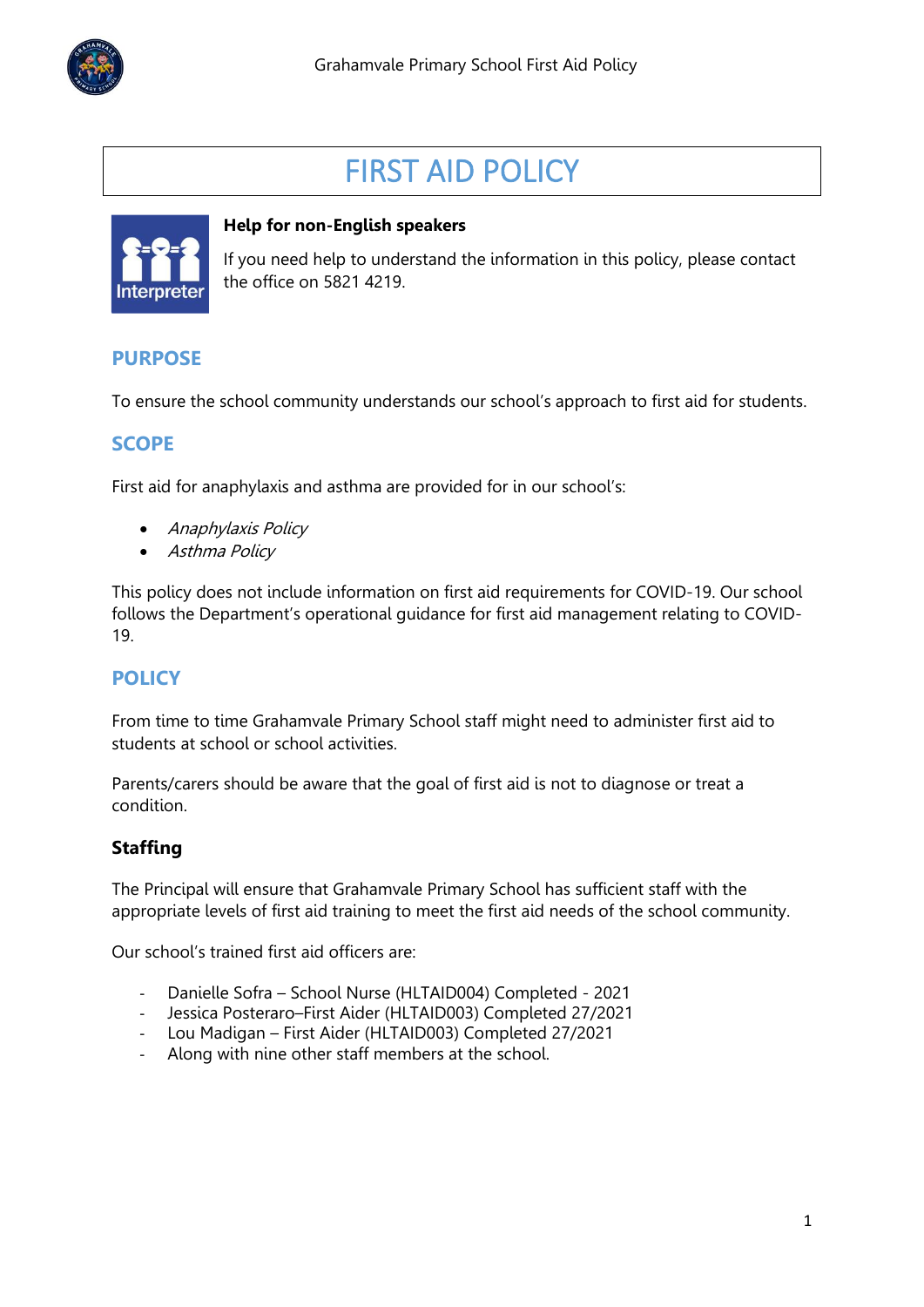

## **First aid kits**

Grahamvale Primary School will maintain:

- A major first aid kit which will be stored in the first aid room, in the cupboard, on the bottom shelf. It is a large red kit on wheels and portable to be taken off site if required.
- In total the school has 8 first aid kits: 1 x major first aid kit, 4 x back-pack first aid bags, 3-yard duty bags. The 4 back-packs are 2 black and 2 grey portable first aid kits which may be used for excursions, camps, or yard duty.
- The black/grey first aid bags are located in the first aid room in cupboard.
- 3-yard duty bags hang on hook stand in the staff room.

Danielle Sofra and Simone Collier will be responsible for maintaining all first aid kits, ensuring they are managed in accordance with the Department's policy.

#### **Care for ill students**

Students who are unwell should not attend school.

If a student becomes unwell during the school day, they may be directed to the first aid and monitored by staff. Depending on the nature of their symptoms, staff may contact parents/carers or an emergency contact person to ask them to collect the student.

First aid room/sick bay area

Our school follows the Department's policy and guidance in relation to our first aid room/sick bay area to ensure it is safe, hygienic and appropriately equipped.

#### **First aid management**

If there is a situation or incident which occurs at school or a school activity which requires first aid to be administered to a student:

- Staff who have been trained in first aid will administer first aid in accordance with their training. In an emergency situation, other staff may assist in the administration of first aid within their level of competence.
- In a medical emergency, staff may take emergency action and do not need to obtain parent/carer consent to do so. Staff may contact Triple Zero "000" for emergency medical services at any time.
- Staff may also contact NURSE-ON-CALL (on 1300 60 60 24) in an emergency. NURSE-ON-CALL provides immediate, expert health advice from a registered nurse and is available 24 hours a day, 7 days a week.
- If first aid is administered for a minor injury or condition, Grahamvale Primary School will notify parents/carers by either a phone call or a typed letter explaining what happened and treatment required.
- If first aid is administered for a serious injury or condition, or in an emergency situation, school staff will attempt to contact parents/carers or emergency contacts as soon as reasonably practical.